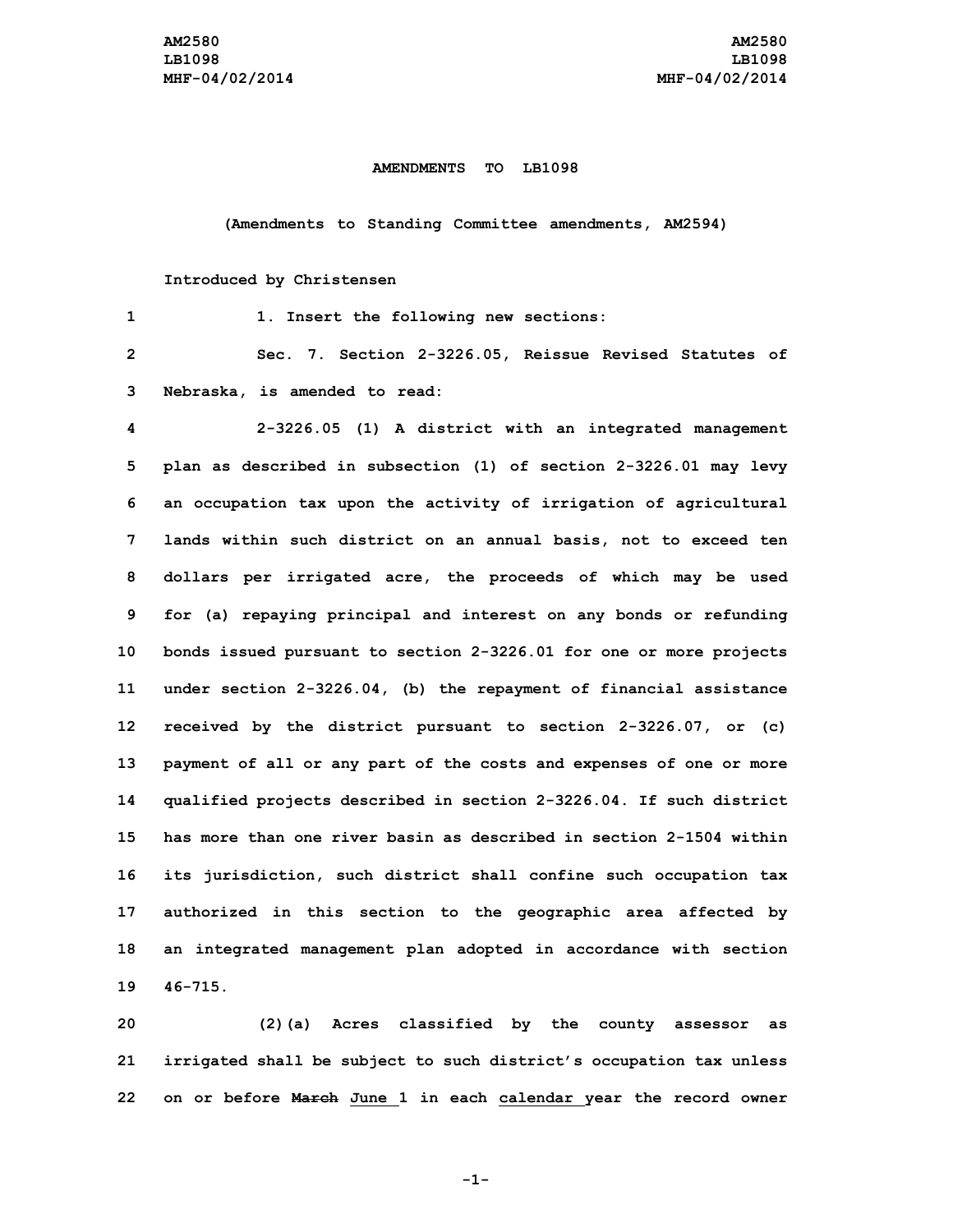**1 certifies to the district the nonirrigation status of such acres**

## **2 for the same calendar year.**

 **(b) <sup>A</sup> district may exempt from the occupation tax acres that are enrolled in local, state, or federal temporary irrigation retirement programs that prohibit the application of irrigation water in the year for which the tax is levied.**

 **(c) Except as provided in subdivisions (2)(a) and (b) of this section, <sup>a</sup> district is prohibited from providing an exemption from, or allowing <sup>a</sup> request for <sup>a</sup> local refund of, an occupation tax on irrigated acres regardless of the irrigation source while the record owner maintains irrigated status on such acres in the year for which the tax is levied.**

 **(d) Notwithstanding subdivisions (2)(b) and (c) of this section, the record owner may present evidence of the nonirrigation status of the acres subject to the tax within twelve months after the date the tax was levied and the district may refund amounts collected upon such acres if an occupation tax was not levied by the district the previous year and the district had not adopted an integrated management plan as described in subsection (1) of section 2-3226.01 by March 1 in the current year. Subdivision (2)(d) of this section terminates on October 1, 2012.**

 **(3) Any such occupation tax shall remain in effect so long as the natural resources district has bonds outstanding which have been issued stating such occupation tax as an available source for payment and for the purpose of paying all or any part of the costs and expenses of one or more projects authorized pursuant to section 2-3226.04.**

**-2-**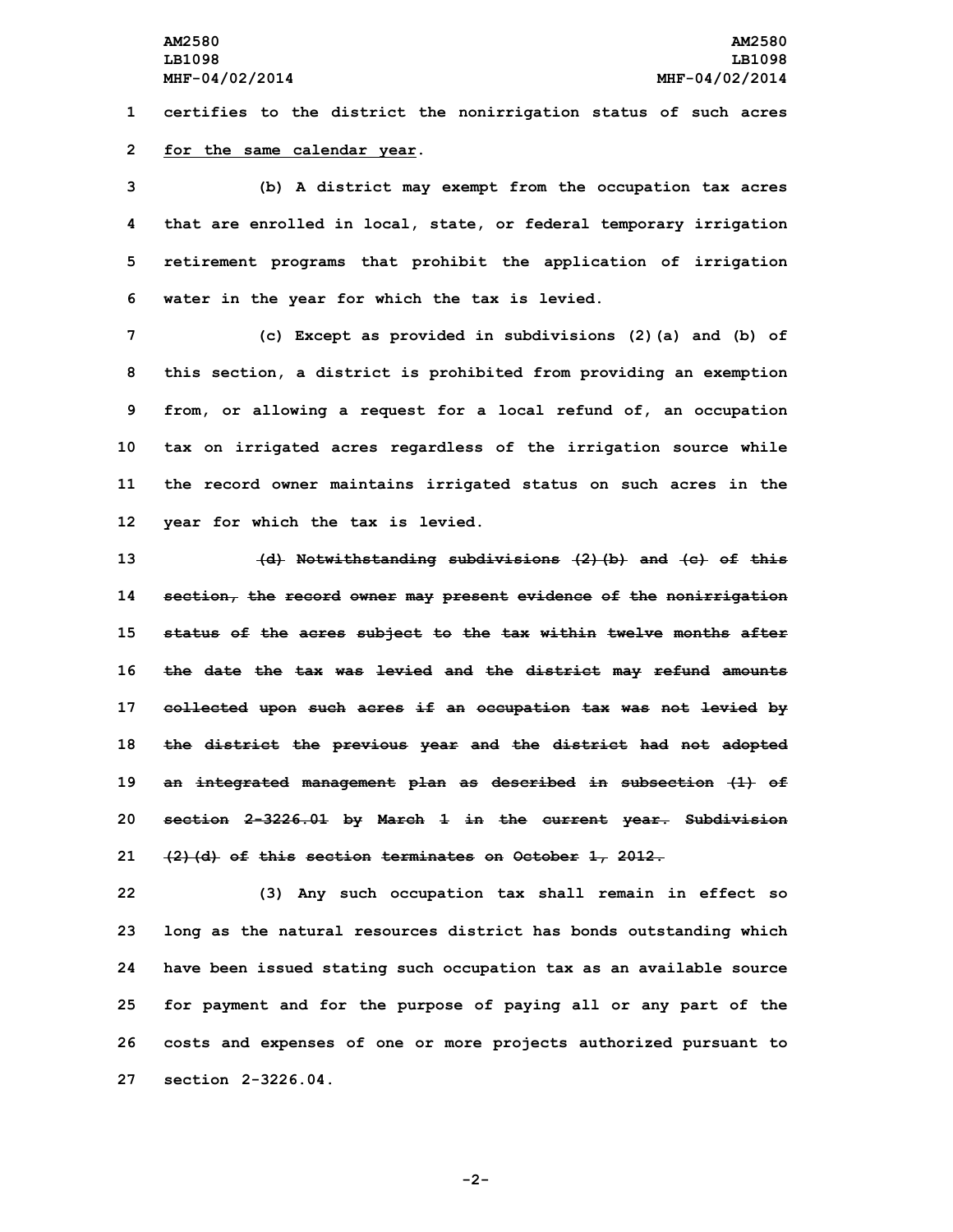**(4) Such occupation taxes shall be certified to, collected by, and accounted for by the county treasurer at the same time and in the same manner as general real estate taxes, and such occupation taxes shall be and remain <sup>a</sup> perpetual lien against such real estate until paid. Such occupation taxes shall become delinquent at the same time and in the same manner as general real property taxes. The county treasurer shall publish and post <sup>a</sup> list of delinquent occupation taxes with the list of real property subject to sale for delinquent property taxes provided for in section 77-1804. In addition, the list shall be provided to natural resources districts which levied the delinquent occupation taxes. The list shall include the record owner's name, the parcel identification number, and the amount of delinquent occupation tax. For services rendered in the collection of the occupation tax, the county treasurer shall receive the fee provided for collection of general natural resources district money under section 33-114.**

 **(5) Such lien shall be inferior only to general taxes levied by political subdivisions of the state. When such occupation taxes have become delinquent and the real property on which the irrigation took place has not been offered at any tax sale, the district may proceed in district court in the county in which the real estate is situated to foreclose in its own name the lien in the same manner and with like effect as a foreclosure of a real estate mortgage, except that sections 77-1903 to 77-1917 shall govern when applicable.**

**26 Sec. 8. Section 46-701, Reissue Revised Statutes of 27 Nebraska, is amended to read:**

**-3-**